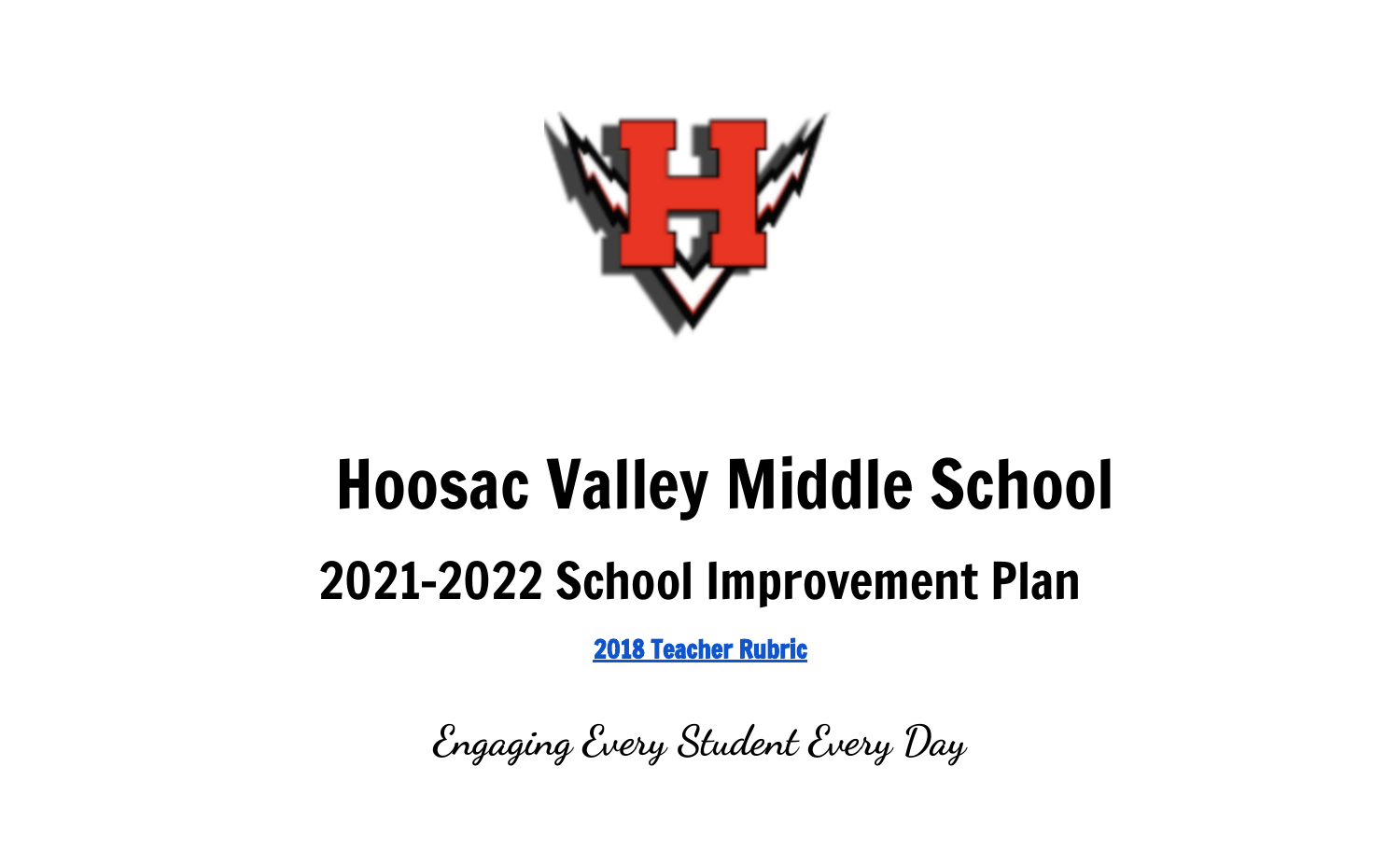## **High Leverage Instructional Practices and Implementation of Curriculum with Integrity**

Strategic Objective 1: Staff will implement curriculum(s) with integrity and analyze impact on student learning through the use **of the Formative Assessments for Results cycle and FastBridge data collection.**

## *Standard Alignment:*

**STANDARD I: Promotes the learning and growth of all students by providing high-quality and coherent instruction, designing and administering authentic and meaningful student assessments, analyzing student performance and growth data, using this data to improve instruction, providing students with constructive feedback on an ongoing basis, and continuously refining learning objectives.**

## **FOCUS ELEMENTS**

**I-A-3: Well Structured Lessons:** Adapts as needed and implements standards-based units comprised of well-structured lessons with challenging tasks and measurable outcomes; appropriate student engagement strategies, pacing, sequence, resources, and grouping; purposeful questioning; a strategic use of technology and digital media; such that students are able to learn the knowledge and skills defined in state standards/local curricula.

**I-B-2: Adjustments to Practice:** Analyzes results from a variety of assessments to determine progress toward intended outcomes and uses these findings to adjust practice and identify and/or implement differentiated interventions and enhancements for students.

| <b>Action</b>                                                                                       | <b>Timeline</b> | <b>Measure for Success/Benchmark</b>                                      |
|-----------------------------------------------------------------------------------------------------|-----------------|---------------------------------------------------------------------------|
| I-B-2 TEAMS: Formative Assessment for Results (FAR) cycle<br>I-A-3 Step 4 of FAR Cycle FIRME Action | Weekly          | Protocols completed and submitted to<br>coaches/admin/curriculum director |
| I-B-2 Fastbridge administration / Data meetings                                                     | 3 times a year  | Assessment given/reviewed                                                 |
| I-B-2 Building Based Teams (BBT)                                                                    | Weekly          |                                                                           |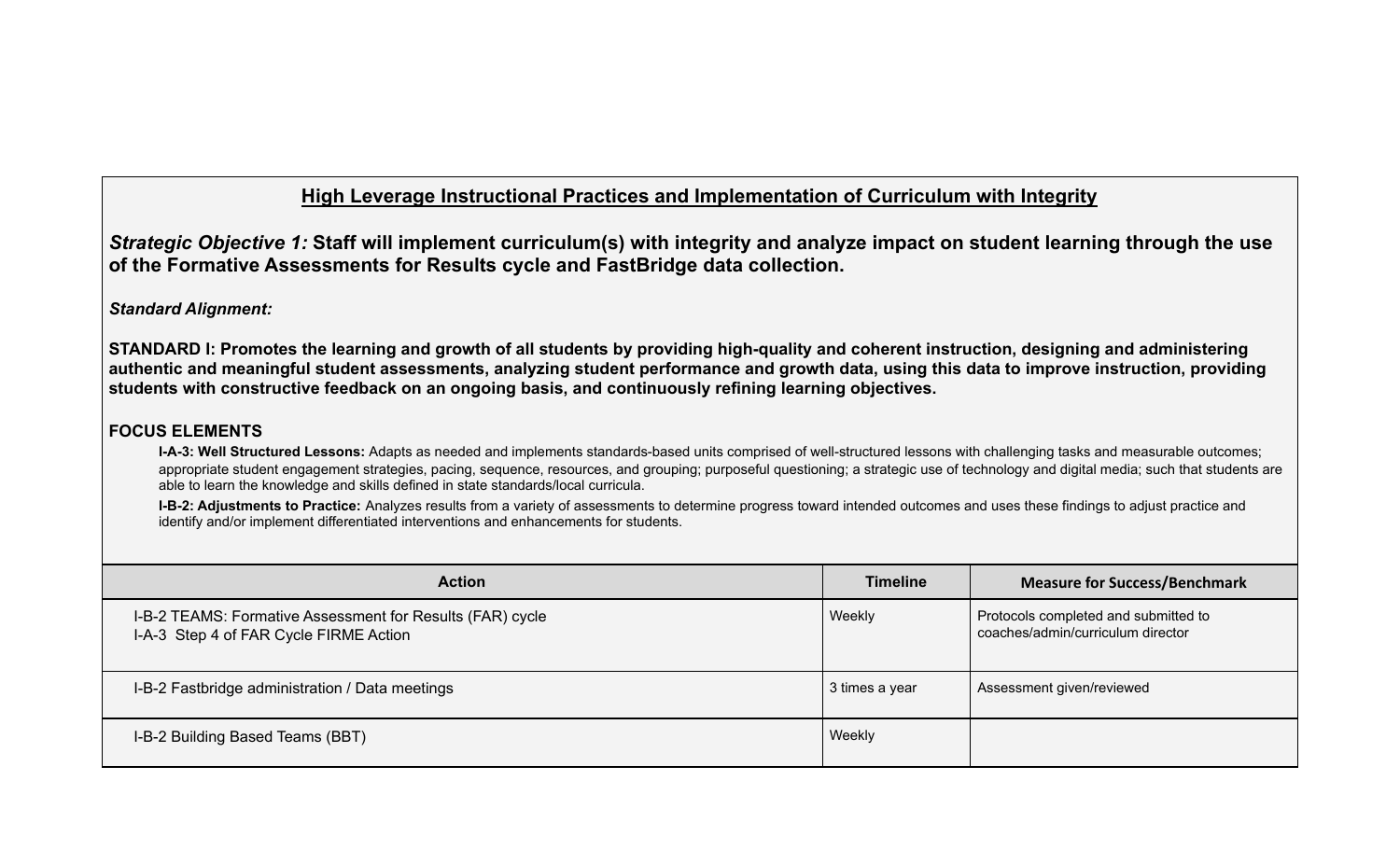| I-A-3 Develop and instruct lessons with fidelity to the curriculum guidelines and timelines | Daily   | Observations/Walkthroughs/Common Plan<br>notes/protocols/evaluation            |
|---------------------------------------------------------------------------------------------|---------|--------------------------------------------------------------------------------|
| I-A-3 Use of digital curriculum supports to engage students                                 | Ongoing | Observations/Walkthroughs/Common Plan<br>notes/(some sites provide usage data) |

## **Safe Learning Environment (SEL)**

*Strategic Objective 2:* The Hoosac Valley Regional School District promotes the learning and growth of all students through instructional practices that establish high expectations, create a safe and effective classroom environment, and demonstrate cultural proficiency.

## *Standard Alignment:*

**STANDARD II: The teacher promotes the learning and growth of all students through instructional practices that establish high expectations, create a safe and effective classroom environment, and demonstrate cultural proficiency.**

### **FOCUS ELEMENTS**

**II-A-1: Quality and Effort of Work:** Consistently defines high expectations for the quality of student work and the perseverance and effort required to produce it; often provides exemplars, rubrics, and guided practice.

**II-A-3: Meeting Diverse Needs:** Uses appropriate inclusive practices, such as tiered supports and scaffolded instruction, to accommodate differences in students' learning needs, abilities, interests, and levels of readiness, including those of academically advanced students, students with disabilities, and English learners.

**II-D-1: Creates and Maintains a Respectful Environment:** Establishes an environment in which students demonstrate respect for and affirm their own (self-awareness) and others' (social awareness) differences related to background, identity, language, strengths, and challenges, and responds appropriately if/when conflicts or misunderstandings arise related to such differences.

| <b>Action</b>                                                                                                | <b>Timeline</b> | <b>Measure for Success/Benchmark</b>                              |
|--------------------------------------------------------------------------------------------------------------|-----------------|-------------------------------------------------------------------|
| II-A-1, II-A-3, II-D-1: Implementation of Universal Design for Learning<br>tenets                            | Ongoing/Daily   | Observations/walkthroughs/Common Planning Notes                   |
| II-A-1 Use of high-leverage teaching practices such as providing:<br>exemplars, rubrics, guided practice etc | Ongoing         | Exemplars, rubrics provided<br><b>Guided Practice Observed</b>    |
| II-A-3 Use of appropriate inclusive practices (UDL) tiered supports,<br>scaffolded instruction.              | Ongoing         | Flexible groupings, tiered groupings, progress monitoring results |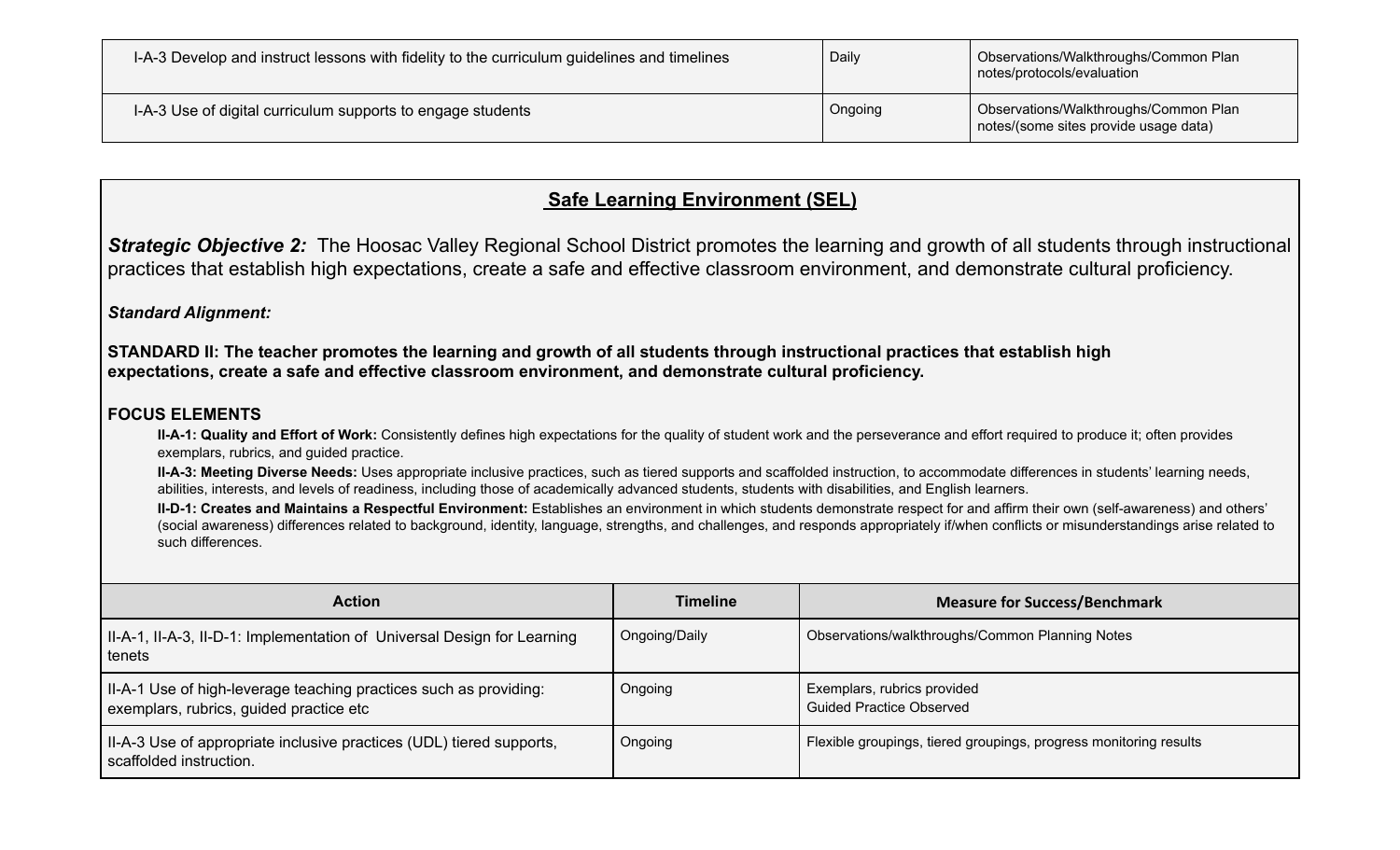| II-D-1 Faculty Meetings open with brief SEL Activity | Monthly | Quarterly Pre and Post surveys of SEL practices used by staff |
|------------------------------------------------------|---------|---------------------------------------------------------------|
| II-D-1 Use of SEL strategies                         | Ongoing | Panorama Self Awareness & Social Awareness 2 x Year           |

| <b>Communication/Family Engagement</b> |
|----------------------------------------|
|----------------------------------------|

Strategic Objective 3: Faculty/staff/administration will create, implement, and/or host a variety of communication strategies in **order to support the mission of the district.**

*Standard Alignment:*

**STANDARD III : Promotes the learning and growth of all students and the success of all staff through effective partnerships and communication with families, community organizations, and other stakeholders that support the mission of the school and district.**

#### **FOCUS ELEMENTS**

**III-A-1: Family Engagement:** Uses a variety of culturally responsive practices and communication strategies to support every family to participate actively and appropriately in the classroom and/or school community.

**III-C-1: Culturally Proficient Communication:** Regularly communicates with families about student learning and performance, and invites and responds promptly to communications from families while demonstrating understanding of and respect for different home languages, cultures, and values.

**III-B- 2: Curriculum Support:** Regularly updates families on curriculum throughout the year and suggests strategies for supporting learning at school and home, including appropriate adaptation for students with disabilities or limited English proficiency.

| <b>Action</b>                                                                                                                                 | <b>Timeline</b> | <b>Measure for Success/Benchmark</b>            |  |
|-----------------------------------------------------------------------------------------------------------------------------------------------|-----------------|-------------------------------------------------|--|
| Hoosac Valley Middle School will regularly communicate with families regarding student learning and academic performance at all grade levels. |                 |                                                 |  |
| III-C-1Weekly family quick-notes (newsletter) by admin<br>$\Box$ Sent via messenger<br>$\Box$ Posted on Website<br>$\Box$ Posted on Facebook  | Weekly          | Completed quick notes sent via school messenger |  |
| III-A-1 Meet the teacher Night                                                                                                                | September 23    | Attendance by families tracked                  |  |